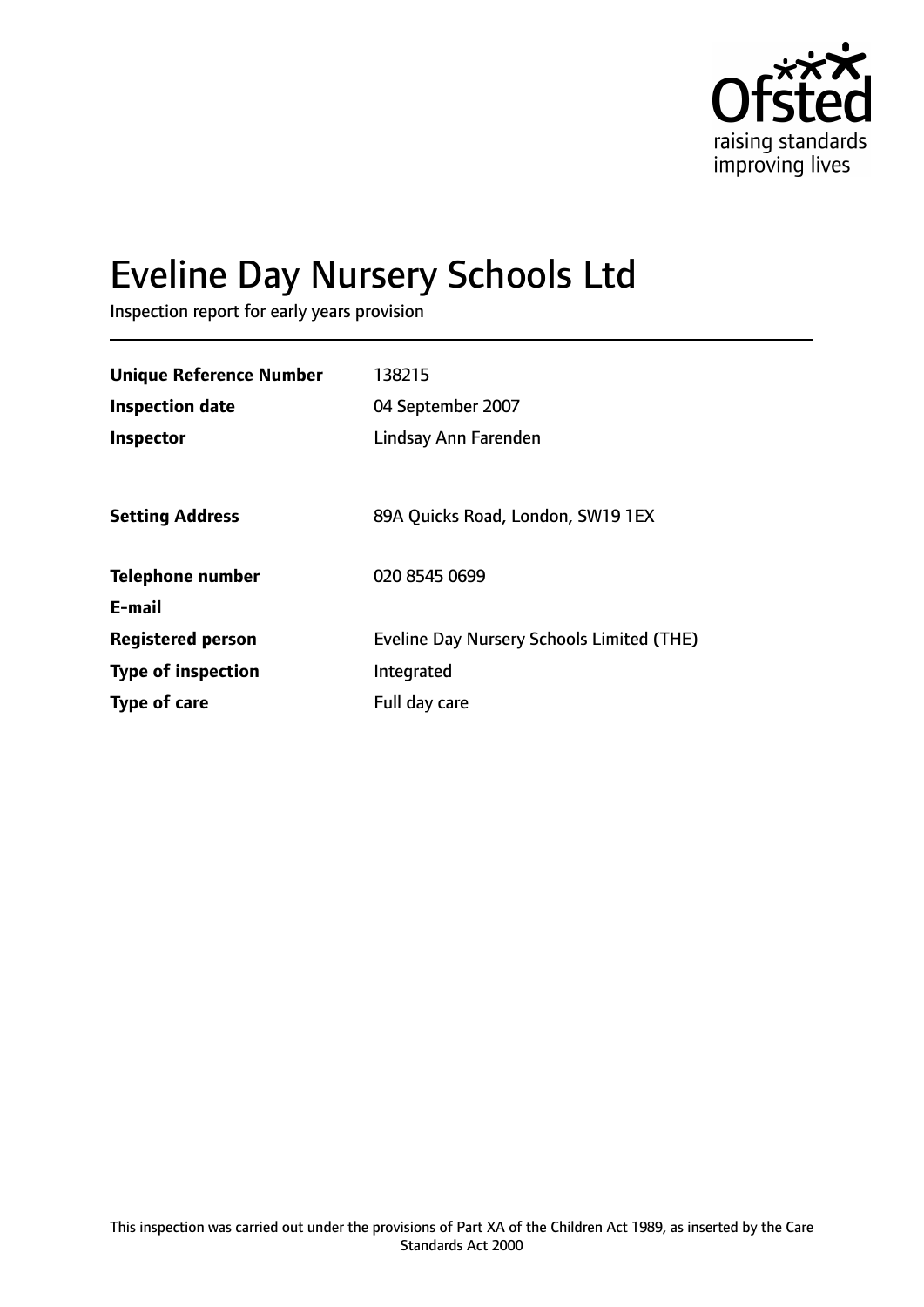#### **ABOUT THIS INSPECTION**

The purpose of this inspection is to assure government, parents and the public of the quality of childcare and, if applicable, of nursery education. The inspection was carried out under Part XA Children Act 1989 as introduced by the Care Standards Act 2000 and, where nursery education is provided, under Schedule 26 of the School Standards and Framework Act 1998.

This report details the main strengths and any areas for improvement identified during the inspection. The judgements included in the report are made in relation to the outcomes for children set out in the Children Act 2004; the National Standards for under 8s day care and childminding; and, where nursery education is provided, the *Curriculum guidance for the foundation stage.*

The report includes information on any complaints about the childcare provision which Ofsted has received since the last inspection or registration or 1 April 2004 whichever is the later.

## **The key inspection judgements and what they mean**

*Outstanding: this aspect of the provision is of exceptionally high quality Good: this aspect of the provision is strong Satisfactory: this aspect of the provision is sound Inadequate: this aspect of the provision is not good enough*

For more information about early years inspections, please see the booklet *Are you ready for your inspection?* which is available from Ofsted's website: *www.ofsted.gov.uk.*

## **THE QUALITY AND STANDARDS OF THE CARE AND NURSERY EDUCATION**

On the basis of the evidence collected on this inspection:

The quality and standards of the care are good. The registered person meets the National Standards for under 8s day care and childminding.

The quality and standards of the nursery education are good.

## **WHAT SORT OF SETTING IS IT?**

Eveline Day Nursery is one of a chain of nurseries run by Eveline Day Nursery Schools Limited. It opened in 1999. It operates from a two-storey building divided into six playrooms. Rooms for babies under two years are located on the ground floor. There are kitchen facilities and an office downstairs and upstairs toilet facilities for older children. There is a small outdoor garden/play area and a park/playground nearby. It is situated near Wimbledon Town Centre in the London Borough of Merton. A maximum of 50 children may attend the nursery at any one time. The nursery opens each weekday from 07.30 to 18.30 for 51 weeks of the year.

There are currently 54 children from three months to under five years on roll. Of these nine children receive funding for nursery education. Children come from a wide catchment area. The nursery supports children with learning difficulties and/or disabilities and children who speak English as an additional language.

The nursery employs 21 staff. Thirteen of the staff, including the manager hold appropriate early years qualifications. Three staff are working towards a high childcare qualification. There is also a cook, cleaner and sessional teachers for French and dance.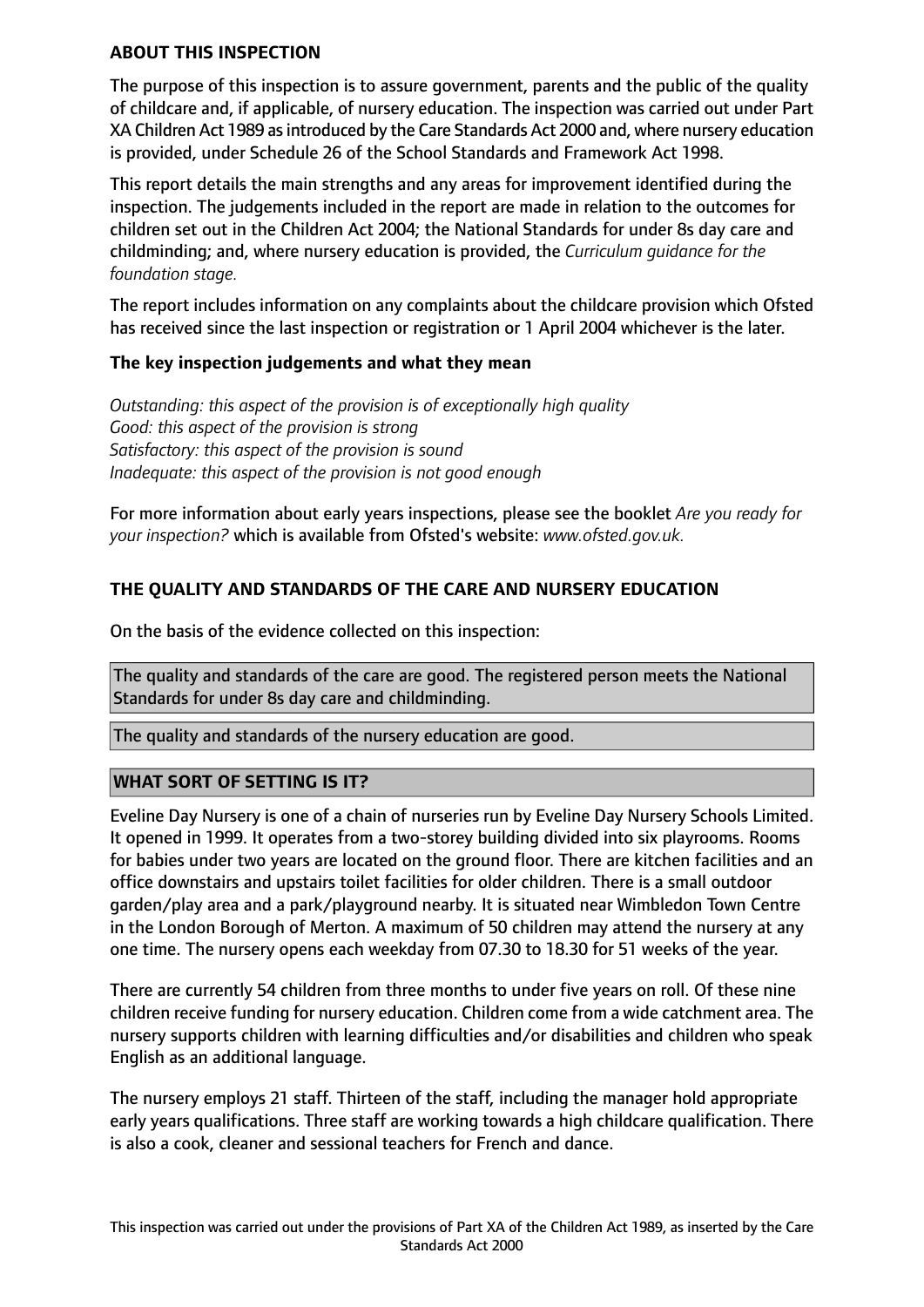## **Helping children to be healthy**

The provision is good.

Children's health is well promoted as they play and are cared for in a very clean and well maintained nursery environment. Toys and equipment are regularly cleaned, which ensures they are hygienic for children's use. Children are encouraged to follow good hygiene routines, such as washing their hands with liquid soap automatically after using the toilet and before meals. Staff carry out good nappy changing procedures to reduce the risk of cross infection, such as wearing gloves and aprons. Children's nappies are changed regularly to ensure their physical comfort and these and their sleep patterns are recorded and shared with parents.

Children enjoy nutritious appetising meals and snacks which are of a high standard and freshly prepared on the premises. These include a wide range of vegetables and fruit. This helps children develop healthy eating habits from a young age. Staff ensure that children's food preferences and specific dietary needs are respected and catered for. Meals times are a social occasion where they sit with in small groups and have discussions with each other and staff. Babies are provided with fresh pureed food and bottle fed, whilst being cuddled by staff, according to their needs. Babies sit in appropriate high chairs for meals. Drinking water is available for children of all ages in each room and older children are able to access water themselves. This ensures children's thirst is quenched at all times and prevents them becoming dehydrated.

The first aid boxes are well stocked and most staff have attended a first aid course, so can confidently administer first aid in the event of an accident. The sharing of the written accident reports with parents enables them to watch for any further symptoms that may occur. Staff would seek emergency medical treatment and have obtained written permission to do so. This ensures children's welfare in the event of a serious accident. Medication given is alwaysrecorded and countersigned by the parents to prevent an overdose happening.

Children have good opportunities to receive plenty of fresh air and develop their physical skills, as they visit the local park on a regular basis. They enjoy playing with ball games and balancing on beams. Children are able to do some activities in the two small outside areas, such as growing plants and playing on rockers. They have opportunities to ride wheeled toys within the nursery. Weekly dance and music sessions encourage children to move their bodies in a variety of ways. Activities which enable children to develop their eye and hand co-ordination include fitting puzzle pieces, cutting with scissors, using small tools when playing with play dough and joining construction materials together.

# **Protecting children from harm or neglect and helping them stay safe**

The provision is good.

Children are cared for in a safe and child centred environment. This allowsthem to move around safely. Children are kept secure in the day nursery as staff ensure a good level of security is maintained, such as the front gate is always kept shut and a member of staff always answers the door. The identification of any visitors to the nursery is checked and they sign in and out of the premises and good registration systems are in place to ensure staff are aware of the number of children present at all times. There are clear procedures to protect children on outings. For example, outings forms are completed which include details of staff and children, staff take a first aid bag and mobile phone with them and children walk in a line holding onto a ring rope with staff supervising closely.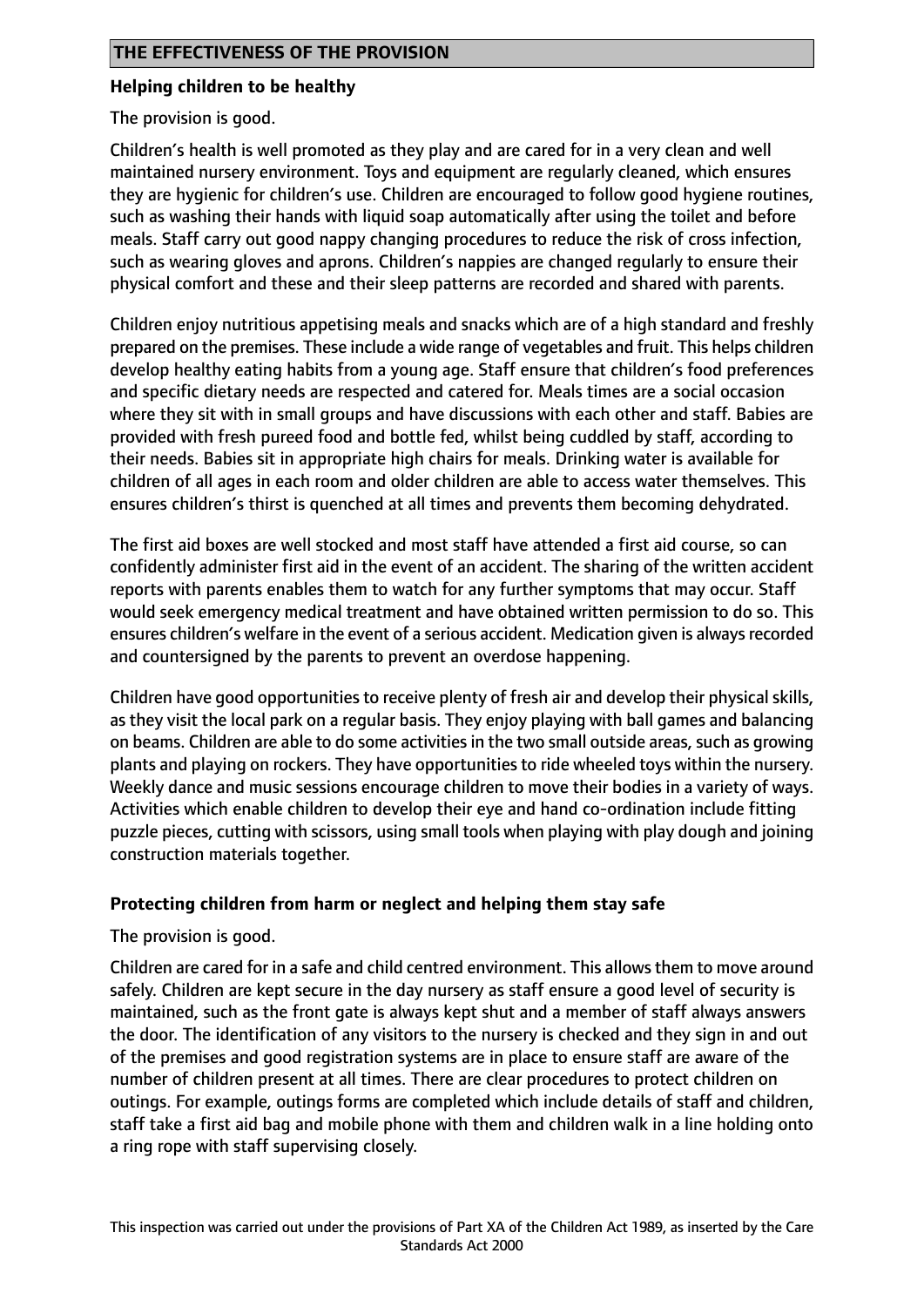Children's risk of accidental injury is minimised as yearly risk assessments take place and staff carry out daily checks of the premises and the garden to ensure there are no hazards, ensuring their safety. Children are taught to develop an awareness of their own personal safety, as they are encouraged to hold onto the banister when walking up and down the stairs.

Children's well-being is well safeguarded by staff, as most of them have attended child protection training and have a good awareness of the signs of neglect and abuse and procedures to follow should they have any concerns.

Fire fighting equipment is in place and children and staff become familiar with the procedures to follow in the event of a fire because these are regularly practised. All exits are signed and a member of staff regularly checks that these are constantly kept clear.

Children play with a good range of quality toys and play resources, all of which are frequently checked to ensure their safety. Some toys are stored at the children's level, which they are able to make independent choices from. Children benefit from furniture and equipment which meets their age and developmental needs. For example, children benefit from a sufficient number of child size tables and chairs, high chairs, cots and buggies.

## **Helping children achieve well and enjoy what they do**

The provision is good.

Children have a positive relationship with the staff and benefit from the key worker system. Babies and toddlers are provided with stimulating and well organised environments. They are able to learn to crawl and walk on comfortable carpeted areas. A good range of manufactured toys are provided for babies and toddlers, which they use to explore colours and sounds. These are regularly rotated during the day, so they get a wide variety to play with and maintain their interests. They also enjoy exploring natural objects from treasure baskets, which staff have devised. Staff are very caring towards them, offering them lots of cuddles and spending time playing with them. Babies squeal with delight and clap their hands, as staff sing songs to them.

The play areas for children aged two to three years are set out with planned activities each day, which children can freely choose from. Children very much enjoy filling and pouring sand using different size containers. They have a wide repertoire of actions song, which they sing with great gusto and pleasure. They like listening to stories and talking about pictures in books with staff. Activities and play resources are laid out for children to play with. They are also able to select further resources stored at their level and would benefit from further encouragement to do this.

Children achieve well because staff have knowledge of the Birth to three matters framework. Staff know the children well and observe their developmental skills regularly and plan how to help them make progress, although this is not fully linked to the planning. All children under three years are given lots of opportunities to develop their senses and experience different textures through creative activities. These include, moulding play dough, different types of painting experiences, including foot and hand painting and playing with jelly and cooked pasta.

## Nursery Education

The quality of teaching and learning is good. Children relish being in the nursery and show a strong sense of belonging. They link up well with friends to play with the activities provided. Children are developing good self help skills through everyday routines, such as putting on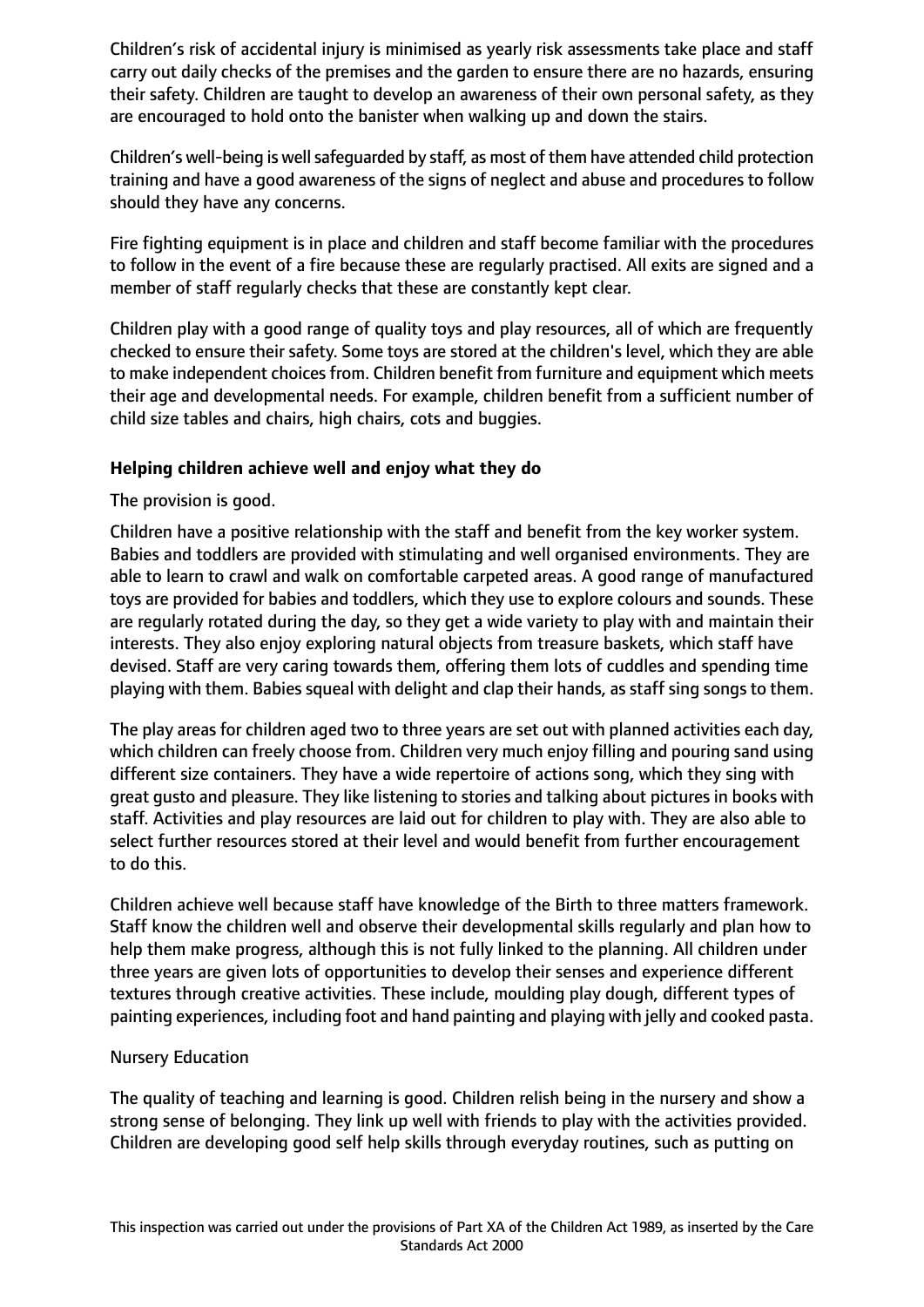their aprons before painting and playing with the water, and enjoy serving their own vegetables at lunch time. They confidently help themselves to drinking water and are aware that they need to drink to meet their bodily needs, such as when it is very hot and when they have been running. Children confidently use the toilets and wash their hands independently under the supervision of staff.

Children enthusiastically initiate their own role play activities. They pretend to build houses using play materials and boxes for their plastic lizards, talking about how they live under stones and what kind of food they eat. They enjoy pretending to cook meals for each other, although the presentation of the home role play area does not fully extend children's imaginations.

Children show very high levels of concentration and interest in writing, drawing and cutting. Some children's cutting and writing skills are very well developed, for example, cutting out the shape of houses and drawing recognisable people in them. Children aged three and four years are able to use writing materials effectively and are keen to try and copy their names and are able to form recognisable letters, most of which are correctly formed. Children are beginning to understand that print carries meaning, as staff encourage them to write their names on their art work and they find their named table mat. The book area is very well resourced and children enjoy having stories read to them. They hold books the correct way up and some children recite stories they know, as they turn the pages. Children are able to recognise the sounds of most letters and link them to the initial letter of their names very confidently.

Children enjoy counting rhymes and are able to count and recognise numbers up to 10, whilst more able children can count beyond this. Staff use everyday opportunities to develop their counting skills, for example, asking them how many children there are altogether and how many boys and girls are present. They develop their mathematical understanding, asthey discuss size and similarities of resources and sand and water play helps to develop their knowledge of volume and capacity. They are beginning to use mathematical language, such as 'long' and 'tall' as they join construction materials together to make lines and models. Children understand numbers that are important to them, such as their ages and know how old they will be at their next birthday. Some children are able to do simple subtraction, such as when they have eaten two pieces of fruit, they will have one left and none when they have eaten it all.

Children are keen to answer questions about the weather and learn about the passage of time, as they discuss the day of the week and the month with staff at circle time. They begin learn about life cycles as they plant seeds, water them and watch them grow. They learn about themselves, as they make lovely books with their own hand and foot prints and their eye and hair colours. Children learn about the community as they walk to the local park and they enjoy trying on police officers' hats and doing finger printing when they visit the nursery. They are also taken on outings to the local Polka theatre and talk very enthusiastically about the shows they have seen, which are specifically geared towards young children. Programmable toys are available for children, but they do not have opportunities to complete simple computer programmes and further develop their interest in information and communication technology. Children have good opportunities to learn about their own cultures and the beliefs of other people, through planned activities, for example, dressing up in different cultural clothes and making cards for Eid and Diwali celebrations. French lessons are provided which help children to learn another language.

Children have many opportunities to develop their creativity. They like painting at the easel and are able to recognise their colours. They enjoy learning about the wider world as they discuss different countries on the globe and then painting their own picture of the world,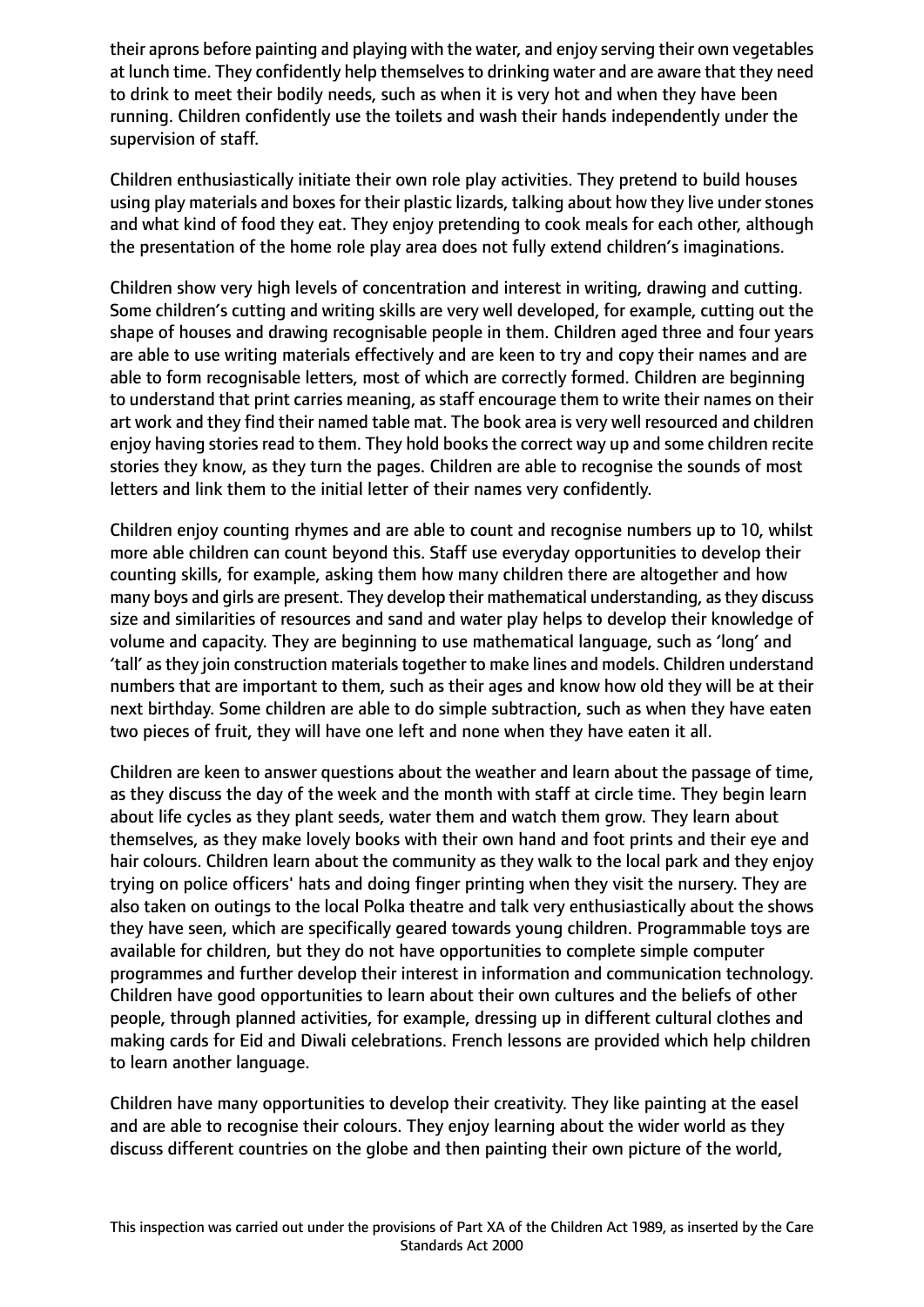pointing out to staff where they have painted England and Ireland. They learn about the change of textures as they help to make play dough and then enjoy moulding it into animal shapes and using cutters.

Children are very well supported by staff in their play, who spend time with children discussing the activities and asking them questions helping them to explore and develop their learning. Staff use past nursery observations and progress reports, to help children to continue to achieve. Staff have a sound awareness of the Foundation Stage and planning covers all areas of learning and children are making good progress in all areas of learning. Staff make regular observations of the children and use these to plan children's next step of development and learning.

## **Helping children make a positive contribution**

The provision is good.

Children are valued as individuals. They develop positive attitudes about others and diversity through a very good range of play resources and books reflecting positive images of culture, race, gender and disability. Children learn about festivals and celebrationsthat may be different from their own through a variety of activities

There is a designated member of staff who has undertaken training in relation to special needs. Although there are no children currently with learning difficulties and/or disabilities, they are very welcome into the nursery and staff would work closely with the parents and outside agencies to help them reach their full potential. Children with English as an additional language are well supported by a staff team who speak a variety of languages.

Children behave well and benefit from lots of praise and encouragement from staff for good behaviour and achievements. They learn to be polite as staff remind them to say please and thank-you. They are co-operative and play well with their peers. Children's spiritual, moral, social and cultural development is fostered.

The partnership with parents is good. This contributes to the well-being and welfare of the children at the nursery. Staff are warm and welcoming to children and parents as they arrive. They provide good daily feedback to parents about their child's day through verbal and written information about activities they have enjoyed, food intake, nappy changes and sleep patterns. Parents are kept up to date of their child's developmental progress through six monthly progress reports and discussions at parents' evenings. Notice boards keep parents very well informed about staff who work at the nursery, activities, menus, policies and procedures and information on the early learning goals. The nursery's registration certificate and complaints policy are clearly displayed for parents to view. Feedback from parents indicate that they are very happy with the care and education provided. They comment on how approachable the staff are and their caring approach towards the children. Staff provide parents with a scrap book of their child's art work and photos of them doing activities. This is a wonderful record of children's development and their time at the nursery.

# **Organisation**

The organisation is good.

Children are cared for in playrooms that are specific to their age group which are organised to meet their needs. Children's art work and photos of them doing activities are attractively displayed around the nursery, making it a warm and very welcoming child centred environment. Good use is made of space and staff are delegated across the rooms well so children are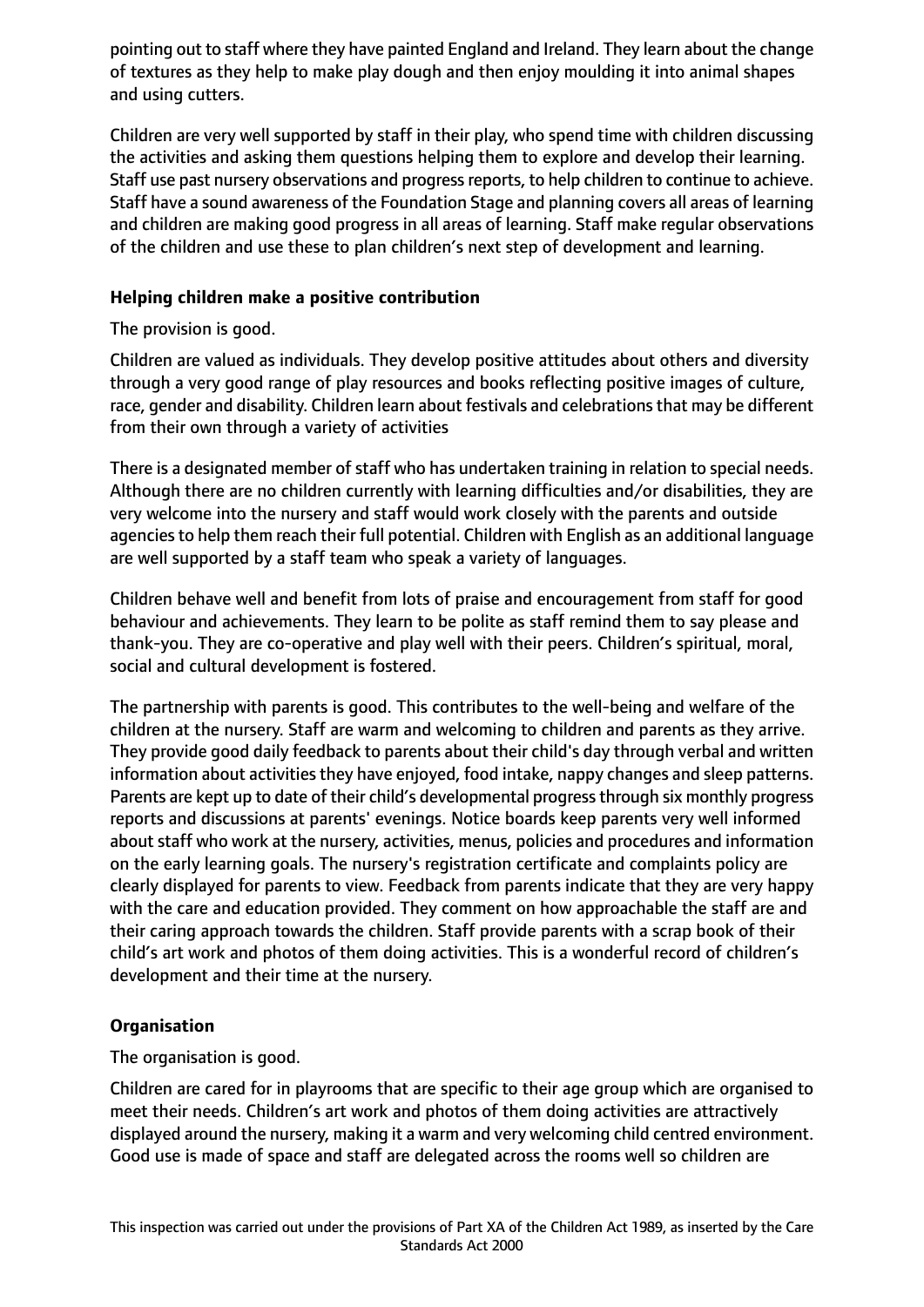effectively supervised and offered good levels of support and encouragement. All required documentation is in place and maintained in full. Policies and procedures guide staff in their daily practise, which contribute to the efficient running of the nursery.

Children are protected and kept safe through effective recruitment procedures, which ensure staff are appropriately vetted and qualified to determine their suitability to work with children. Ratios are always met and there is a high number of qualified staff, who are encouraged to undertake further training.

The leadership and management is good. The manager is a good role model and monitors teaching and the impact of children's learning through regularly observing practice and children's developmental files. The manager is fully aware of the nursery's strengths and is continually looking at ideas of how to improve practice. Regular meeting are held for staff to organise the planning of activities. The nursery has taken part in a quality assurance scheme to monitor and improve the quality of care and education provided for children.

#### **Improvements since the last inspection**

Recommendations were made at the last inspection.

Since the last inspection advice has been sought about suitable provision for hot water for children's hand washing and written permission from parents for staff to seek emergency advice or treatment has been obtained. This further safeguards children's welfare.

#### Nursery Education

At the last inspection the setting was given points of consideration. Since the last inspection children have been provided with further opportunitiesto develop their knowledge of numbers during every day routines and observations of children now identify their next step of learning.

#### **Complaints since the last inspection**

Since the 1 April 2004 there have been no complaints made to Ofsted that required the provider or Ofsted to take any action in order to meet the National Standards.

The provider is required to keep a record of complaints made by parents, which they can see on request. The complaints record may contain complaints other than those made to Ofsted.

## **THE QUALITY AND STANDARDS OF THE CARE AND NURSERY EDUCATION**

On the basis of the evidence collected on this inspection:

The quality and standards of the care are good. The registered person meets the National Standards for under 8s day care and childminding.

The quality and standards of the nursery education are good.